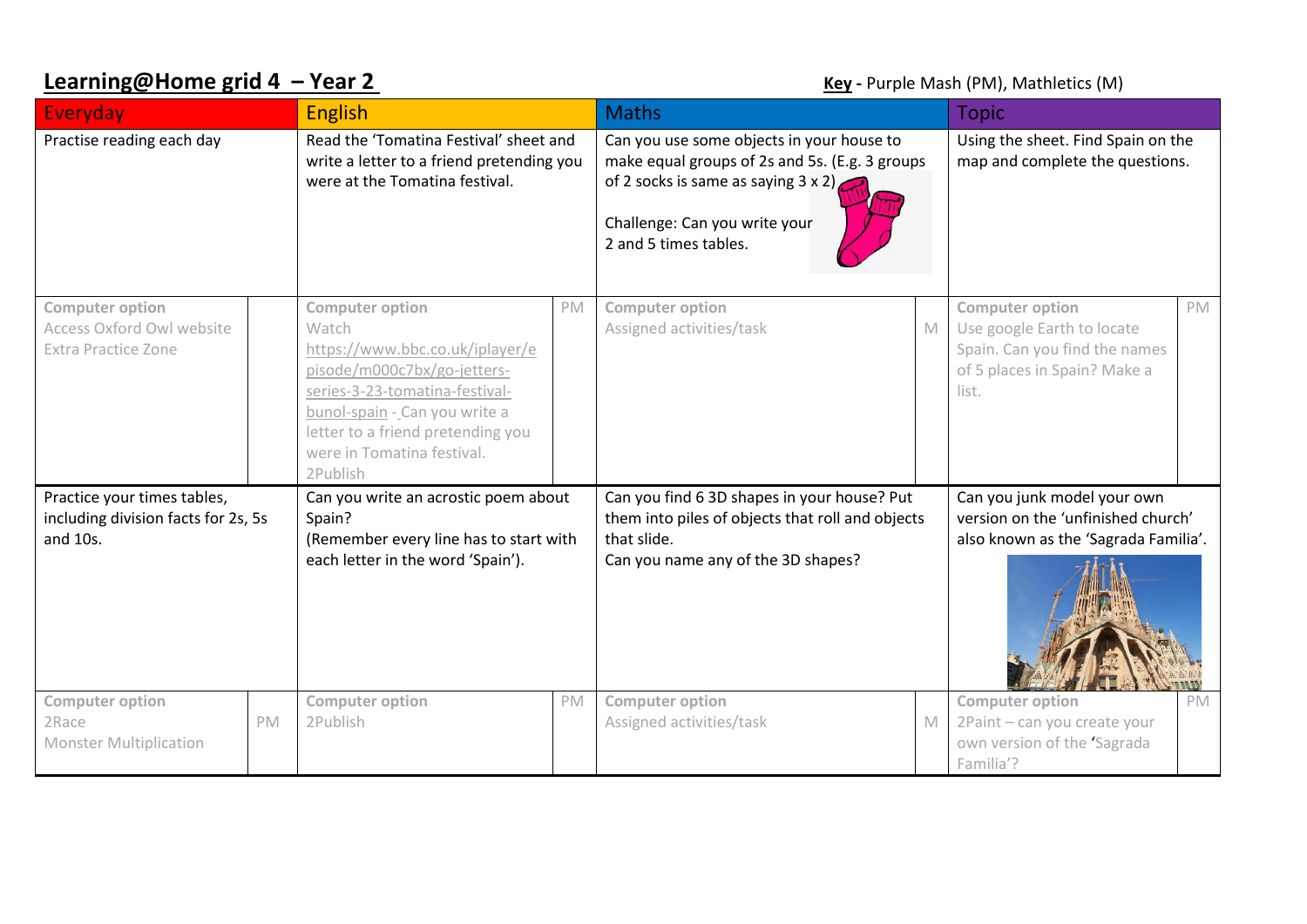| Handwriting - remember to use<br>your lead in lines. Practise the<br>letters below.<br>d, g, q<br>Spell<br>ings:    |  | Dora lives in Spain - can you write a<br>character description to describe Dora?<br>Don't forget to use lots of adjectives!                                                                    |    | $3 + 5 =$<br>$8 - 4 =$<br>$11 + 7 =$<br>$16 - 5 =$<br>$34 + 5 =$<br>$36 - 5 =$<br>$52 + 6 =$<br>$58 - 7 =$<br>$25 + 7 =$<br>$26 - 10 =$<br>If you have completed these number sentences<br>Successfully, why not try to challenge yourself<br>with some trickier ones. |                                                       |                                                                                                                 | Wellbeing Wednesday: What are<br>you proud of? Use sheet.                                                                                              |    |
|---------------------------------------------------------------------------------------------------------------------|--|------------------------------------------------------------------------------------------------------------------------------------------------------------------------------------------------|----|------------------------------------------------------------------------------------------------------------------------------------------------------------------------------------------------------------------------------------------------------------------------|-------------------------------------------------------|-----------------------------------------------------------------------------------------------------------------|--------------------------------------------------------------------------------------------------------------------------------------------------------|----|
| kind<br>mind<br>behind<br>child<br>children<br>If you feel ready, why not try these<br>challenge spellings:<br>Jump |  | <b>Computer option</b><br>Watch<br>https://www.youtube.com/watch<br>?v=kPq6CSRrjzc<br>Can you write a character<br>description to describe either<br>'Dora' or 'Boots the monkey'.<br>2Publish | PM | <b>Computer option</b><br>Assigned activities/task                                                                                                                                                                                                                     |                                                       | $\mathbb{M}$                                                                                                    | <b>Computer option</b><br>2Publish - Can you write 2<br>reasons why you are proud of<br>yourself?                                                      | PM |
| Jumper<br>Jumping<br>Quicker<br>Quickest                                                                            |  | Can you write your own 'Dora the<br>Explorer' adventure story? What<br>problem do they need to solve?                                                                                          |    | Practice using and recognising money. Set up a<br>shop and pay for snacks/objects.                                                                                                                                                                                     |                                                       | What do plants need to grow? Make<br>a list.<br>Challenge: Is there a plant in your<br>garden you can help grow |                                                                                                                                                        |    |
|                                                                                                                     |  | <b>Computer option</b><br>2Publish                                                                                                                                                             | PM | Computer option<br>Assigned activities/task                                                                                                                                                                                                                            |                                                       | M                                                                                                               | <b>Computer option</b><br>2Publish                                                                                                                     | PM |
|                                                                                                                     |  | Write a diary entry for every day you are<br>not in school.                                                                                                                                    |    | At the following times, write down what you<br>are doing at that moment:<br>9:00<br>10:00<br>12:00<br>2:00<br>3:00                                                                                                                                                     | Challenge:<br>9:30<br>10:15<br>11:30<br>12:15<br>2:15 |                                                                                                                 | Football is the most popular sport in<br>Spain. Can you create a warm-up<br>routine and goal celebration.<br>Who is your favourite footballer?<br>Why? |    |